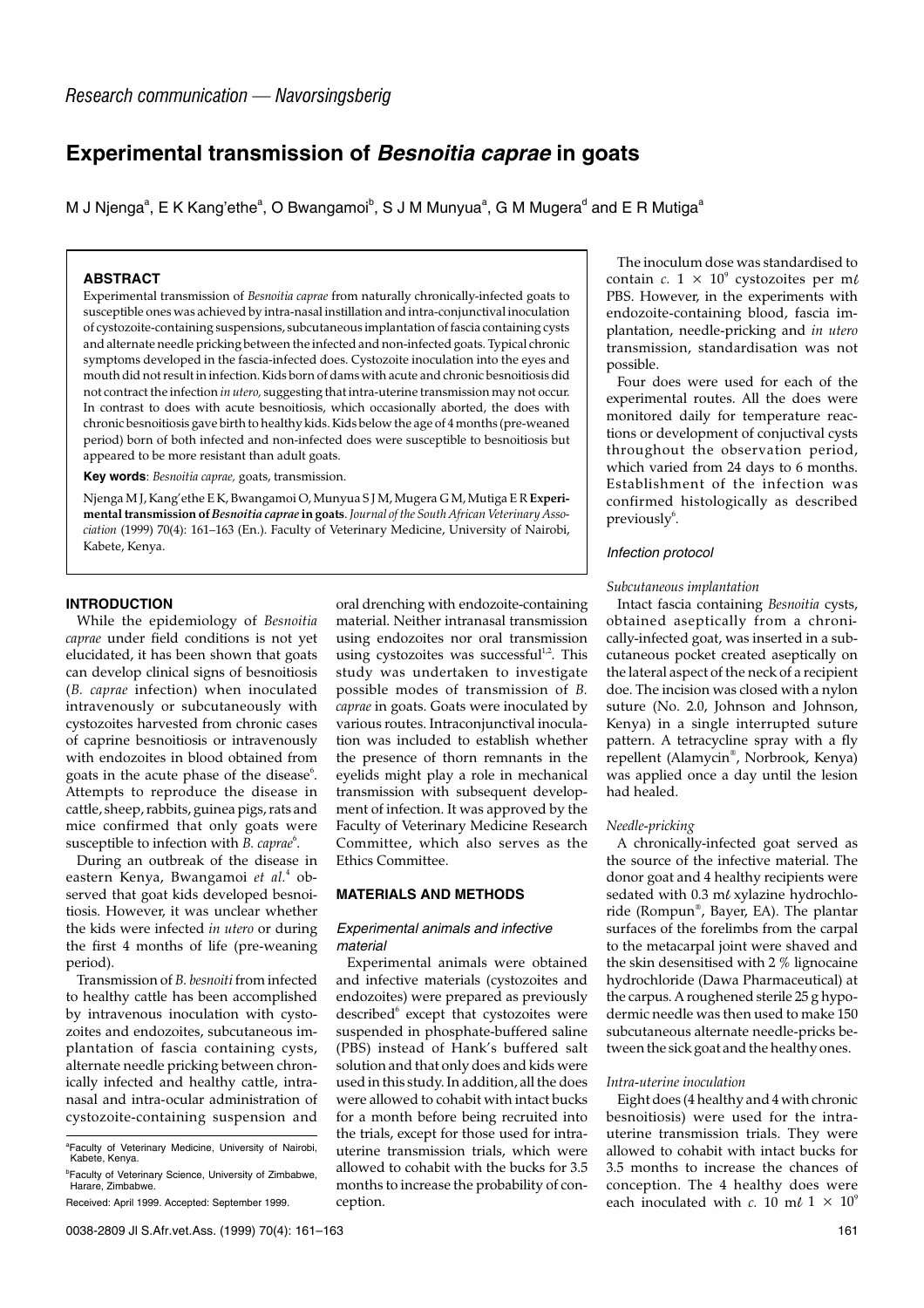cystozoites slowly intravenously. On day 24 post-inoculation 2 pregnant does, one artificially infected and the other naturally infected, were euthanased and, together with their foetuses, fully necropsied. Tissues, including the skin, ears, conjunctiva and the placenta, were histologically checked for the presence of *Besnoitia* cysts. The other 6 does were allowed to carry their pregnancies to term.

# *Intra-nasal instillation*

The 4 does used for this part of the study were each treated by slow intranasal instillation of 4 m $\ell$  PBS containing  $c$ .  $1 \times 10^9$ cystozoites per  $m\ell$  into the nasal cavity. The head was held high during inoculation and held in the same position for a further 3 minutes thereafter to avoid loss of the inoculum through the nostrils.

#### *Intra-conjunctival inoculation*

Four mlll PBS containing  $c. 1 \times 10^9$ cystozoites/ml were concentrated by centrifuging and decanting the supernatant to leave a volume of 1  $m\ell$  into which the packed cystozoites were resuspended. Each of the 4 does was intraconjuctivally injected in both eyes with  $1 \text{ m} \ell$  of the inoculating material.

#### *Ocular instillation*

Two m $\ell$  of PBS containing  $c. 1 \times 10^9$ cystozoites/ $m\ell$  were concentrated as above, and  $0.5$  m $\ell$  of the suspension very slowly instilled as droplets into both eyes of the 4 goats.

#### *Oral instillation*

Forty  $m\ell$  PBS containing an estimated  $1 \times 10^9$  cystozoites/ml were dosed orally to each of the 4 goats.

## Inoculation of unweaned kids (aged less than 4 months)

Two groups, each consisting of 4 unweaned kids aged between 2 and 3 months, were inoculated with  $5 \text{ m} \ell$  PBS containing  $1 \times 10^9$  cystozoites/ml by the intravenous and subcutaneous routes respectively.

All experimental animals were clinically examined every morning, while blood smears were prepared on alternate days. The smears were subsequently stained with Giemsa and microscopically examined for endozoites. Placentas from ewes that aborted, kidden normally, and were euthanased, were all examined for cysts.

#### **RESULTS**

#### **Sub-cutaneous implantation of fascia**

On the 3rd day post-inoculation the prescapular lymph nodes on the side where the implant was placed of all 4 does started swelling and remained swollen for about a month. Lymph node aspirate smears did not reveal the presence of endozoites or cystozoites. On day 24 post-inoculation the does developed a large number of minute dew-drop-like transparent immature cysts in their scleral conjuctiva, which transformed into typical sand-grain-like cysts as they matured. The presence of cysts in the conjunctiva of the does was confirmed histopathologically after euthanasia. One doe gave birth to a kid that did not have or develop cysts in the eyes or skin before the end of the observation period at weaning. The other does did not conceive.

Within 6 months the does had all developed symptoms of chronic besnoitiosis characterised by alopecia and hyperkeratosis of the skin, especially over the carpal, metacarpal, hock and metatarsal joints, the muzzle and the dorsum. The does had a bright demeanour throughout the observation period.

At necropsy a large number of subcutaneous *Besnoitia* cysts were observed in the limbs, muzzle, ears, nasal cavity, trachea and dorsum. The uterine horns and body, oviducts and the broad ligament were free of cysts. In each case the cervix had occasional cysts and the density of cysts increased progressively through the vagina to the vulva and the skin around the perineum.

#### **Needle-pricking**

The 4 does recruited for this trial showed inappetence, dullness and were reluctant to move for the first 3 days post-pricking due to pain in the legs. From the 4th day they started to regain their appetite and their demeanour brightened. *Besnoitia* cysts appeared in the scleral conjunctiva of the does on day 37 post-inoculation. This was confirmed by histopathology after euthanasia of 2 of the does. The other 2 does gave birth to healthy kids.

#### **Intra-uterine inoculation**

*Besnoitia* cysts were observed in the skin of the 2 does euthanased on day 24. The foetuses removed from the uteri, after euthanasia, were found to be normal. Six kids born from the other 6 does, which were observed for 6 months, were normal. The placentas in all cases were free of cysts.

#### **Intra-nasal installation**

The 4 does used for intranasal inoculation remained bright throughout the observation period but developed cysts on days 32 and 40 post-inoculation. One infected doe gave birth to a healthy unaffected kid, while the other 3 did not conceive.

#### **Intra-conjunctival inoculation**

One of the does developed a high fever of 41 °C on day 16 post-inoculation, which persisted for 6 days before returning to normal. On the 2nd day of fever, the doe developed oedema of the skin, limbs and head and she aborted on the 4th day of fever. No *Besnoitia* cysts were observed in any of the tissues obtained from the aborted foetus. The placenta was oedematous but no *Besnoitia* cysts could be found. Endozoites were found in blood smears during the period of fever and for 3 days thereafter. The other 3 does were not pregnant but developed conjunctival cysts on day 25 post-inoculation

#### **Ocular instillation**

The does showed increased lachrymation for 2 hours after administration of the inoculum but remained bright and unaffected throughout the 6-month observation period. Repetition of this experiment yielded the same results. The does used in this trial did not conceive.

#### **Oral drenching**

The does used in the oral transmission trial remained normal throughout the observation period. One doe gave birth to a normal kid, while the others did not conceive.

#### **Transmission to pre-weaned kids.**

Three of the 8 kids (37.5 %) inoculated became infected. Two of the 3 kids had been inoculated intravenously and the other subcutaneously. All the affected kids developed *Besnoitia* cysts 32 days post-inoculation. The other 5 had no evidence of infection.

### **DISCUSSION**

The findings reported in cattle<sup>1,2</sup> were confirmed in goats in the present study using *B. caprae.* In addition, it was observed that oral and ocular transmission were not possible using cystozoites. During an earlier study<sup>6</sup>, we confirmed that transmission of *B. caprae* by intravenous and subcutaneous inoculation with cystozoites and intravenous inoculation with endozoites was possible. Based on the findings of the present study, it is postulated that infectivity of endozoites and cystozoites differs. Further studies are necessary to determine their role in the pathogenesis of the disease and their apparent differences in infectivity.

Many necropsies performed on naturally-infected goats revealed the presence of remnants of thorns in the subcutis of